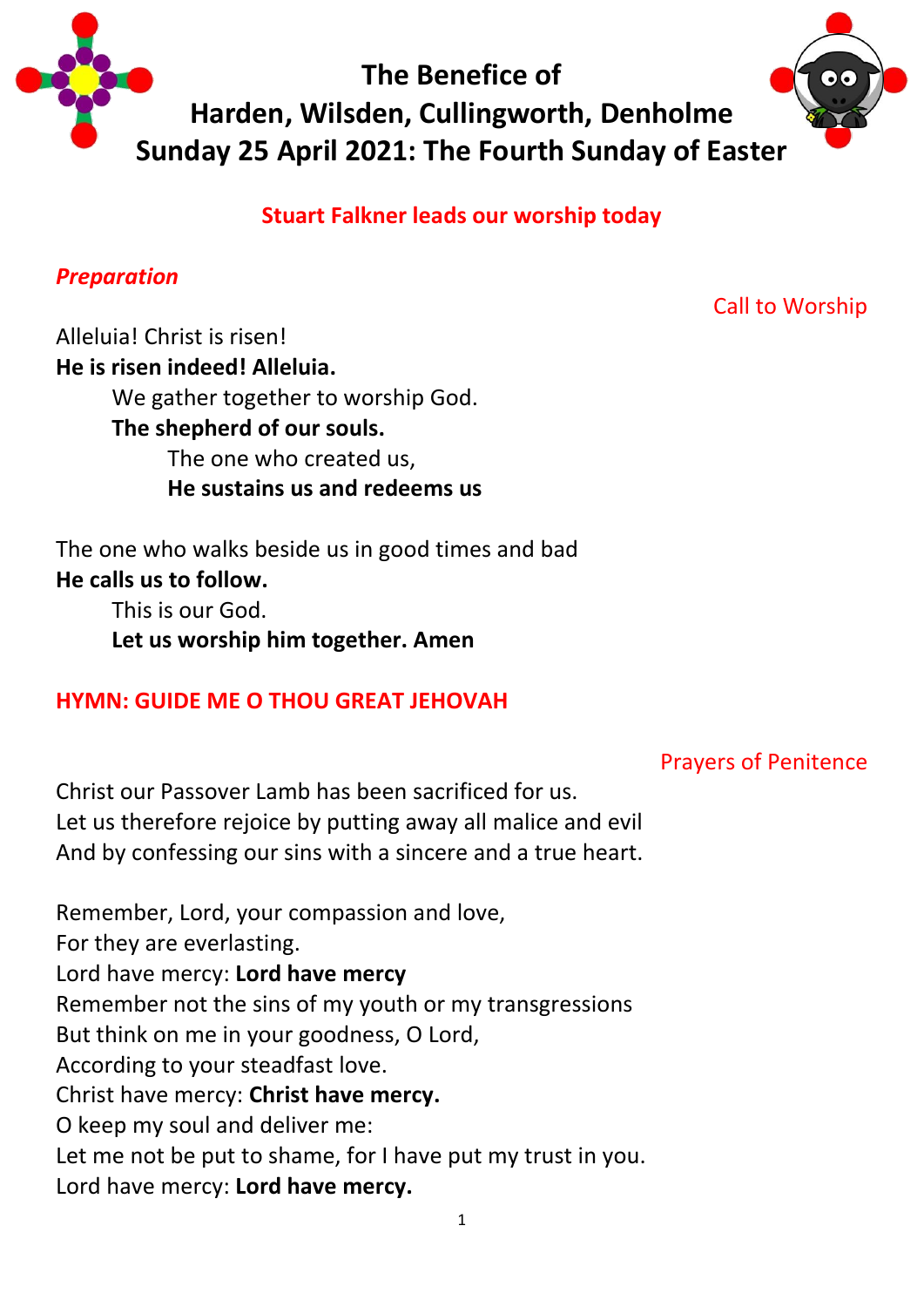## Absolution

The Lord enrich you with his grace, And nourish you with his blessing; The Lord defend you in trouble and keep you from all evil; The Lord accept your prayers And absolve you from your offences, For the sake of Jesus Chris, our Saviour. **Amen.**

The Gloria

The Collect

**Glory to God in the highest and peace to his people on earth. Lord God, heavenly King, Almighty God and Father; We worship you, we give you thanks, we praise you for your glory. Lord Jesus Christ, only Son of the Father, Lord God, Lamb of God, You take away the sin of the world. Have mercy on us; You are seated at the right hand of the Father: Receive our prayer. For you alone are the Holy One, You alone are the Lord You alone are the Most High, Jesus Christ, with the Holy Spirit, in the glory of God the Father. Amen.**

Risen Christ, Faithful shepherd of your Father's sheep: Teach us to hear your voice And to follow your command, That all your people may be gathered into one flock, To the glory of God the Father. **Amen**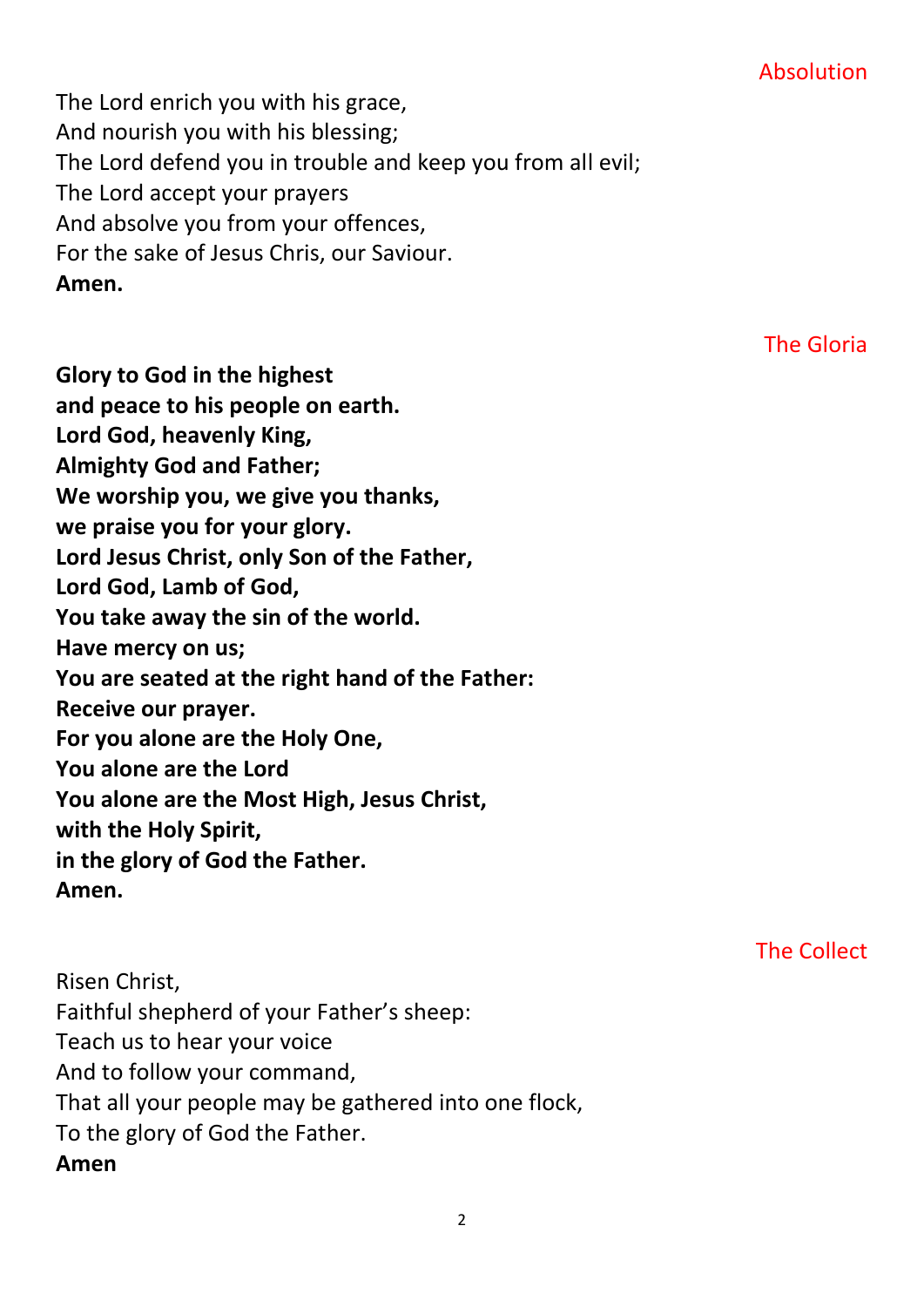### *THE WORD OF GOD*

#### **Acts 4:5-12**

The next day their rulers, elders, and scribes assembled in Jerusalem, with Annas the high priest, Caiaphas, John, and Alexander, and all who were of the high-priestly family. When they had made the prisoners stand in their midst, they inquired, 'By what power or by what name did you do this?' Then Peter, filled with the Holy Spirit, said to them, 'Rulers of the people and elders, if we are questioned today because of a good deed done to someone who was sick and are asked how this man has been healed, let it be known to all of you, and to all the people of Israel, that this man is standing before you in good health by the name of Jesus Christ of Nazareth, whom you crucified, whom God raised from the dead. This Jesus is

"the stone that was rejected by you, the builders;

it has become the cornerstone."

There is salvation in no one else, for there is no other name under heaven given among mortals by which we must be saved.'

This is the word of the Lord **Thanks be to God.**

The Gospel

Hear the Gospel of our Lord Jesus Christ according to John **Glory to you, O Lord.**

#### **John 10:7-18**

So again Jesus said to them, 'Very truly, I tell you, I am the gate for the sheep. All who came before me are thieves and bandits; but the sheep did not listen to them. I am the gate. Whoever enters by me will be saved, and will come in and go out and find pasture. The thief comes only to steal and kill and destroy. I came that they may have life, and have it abundantly. 'I am the good shepherd. The good shepherd lays down his life for the sheep. The hired hand, who is not the shepherd and does not own the sheep, sees the wolf coming and leaves the sheep and runs away—and the wolf snatches them and scatters them. The hired hand runs away because a hired hand does not care for the sheep. I am the good shepherd. I know my own and my own know me, just as the Father knows me and I know the Father. And I lay down my life for the sheep. I have other sheep that do not belong to this fold. I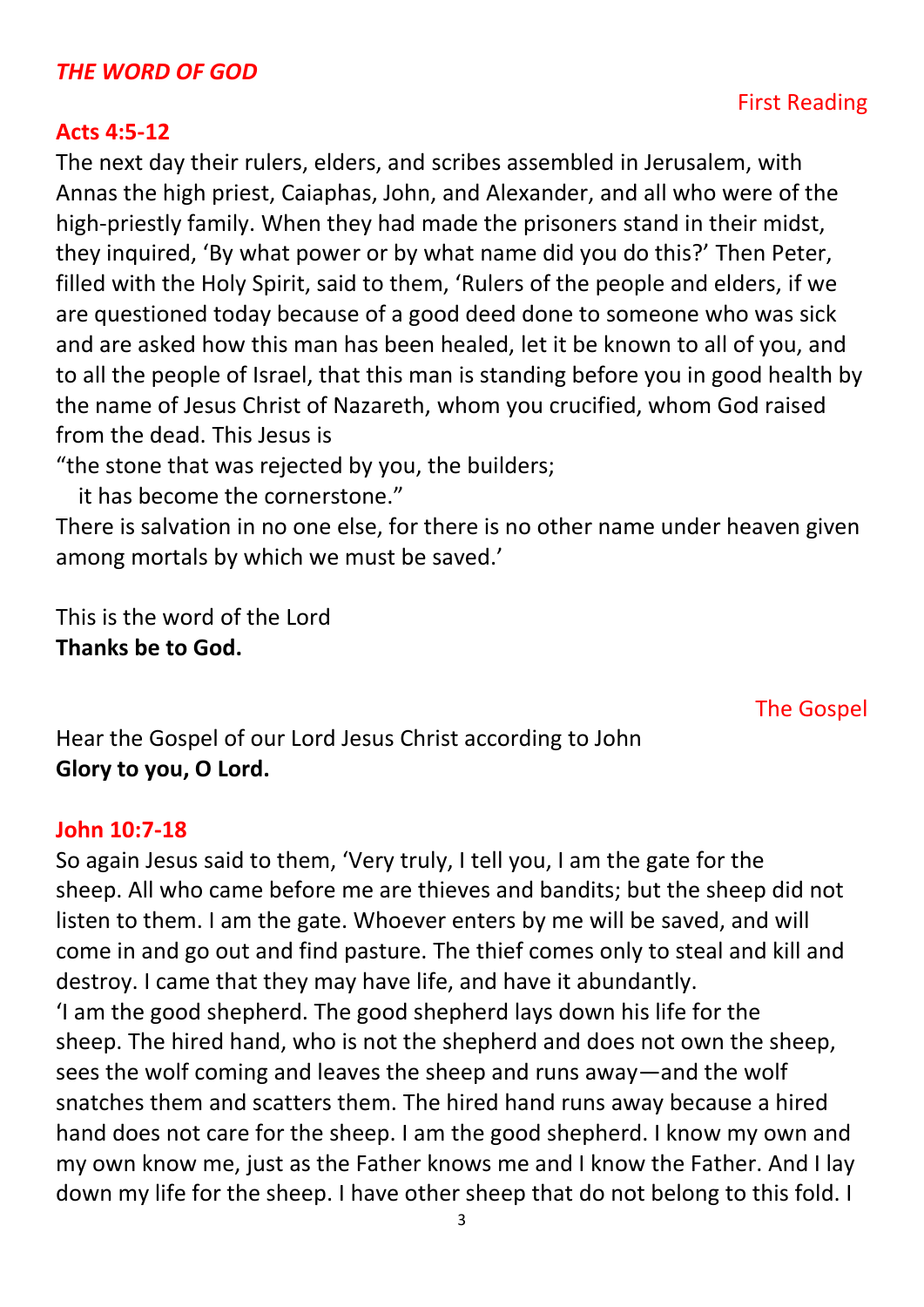must bring them also, and they will listen to my voice. So there will be one flock, one shepherd. For this reason the Father loves me, because I lay down my life in order to take it up again. No one takes it from me, but I lay it down of my own accord. I have power to lay it down, and I have power to take it up again. I have received this command from my Father.'

This is the Gospel of the Lord. **Praise to you, O Christ.**

### **HYMN: TAKE MY LIFE AND LET IT BE**

Sermon

Affirmation of Faith

Let us declare our faith in God**. We believe in God the Father, From whom every family In heaven and on earth is named. We believe in God the Son, Who lives in our hearts through faith, And fills us with his love. We believe in God the Holy Spirit, Who strengthens us With power from on high. We believe in one God; Father, Son and Holy Spirit. Amen.**

Prayers of Intercession

Lord in your mercy **Hear our Prayer**

*At the end:*

Merciful father **accept these prayers for the sake of your son, Jesus Christ our Lord. Amen**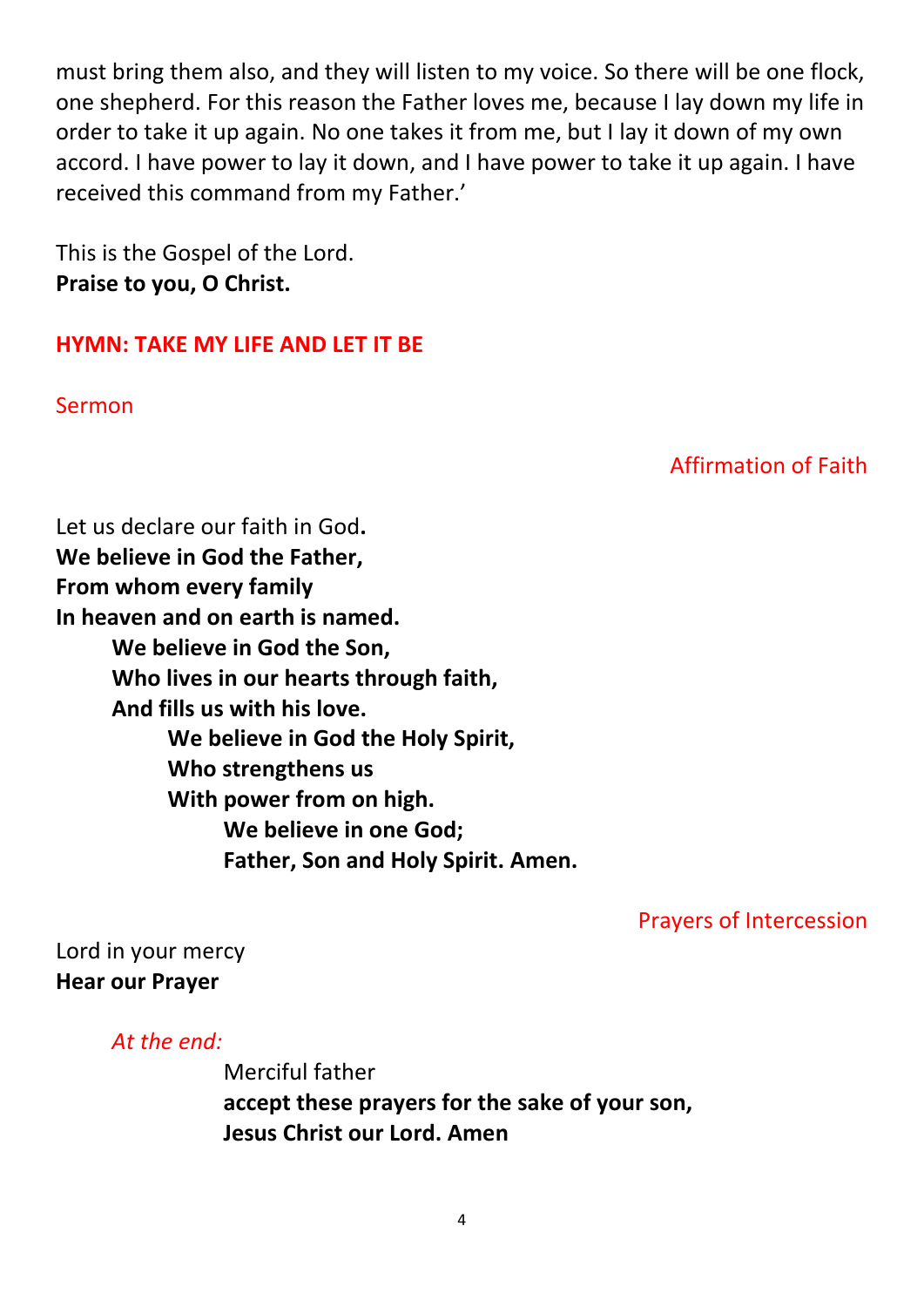### The Peace

**Eucharistic Prayer A**

The Risen Christ came and stood among the disciples and said "Peace be with you!" Then were they glad when they saw the Lord. The Peace of the Lord be always with you **And also with you**

#### **HYMN: LORD JESUS CHRIST**

The Lord is here. **His Spirit is with us.** Lift up your hearts. **We lift them to the Lord.** Let us give thanks to the Lord our God. **It is right to give thanks and praise.** It is indeed right, our duty and our joy, always and everywhere to give you thanks, almighty and eternal Father, and in these days of Easter to celebrate with joyful hearts the memory of your wonderful works. For by the mystery of his passion Jesus Christ, your risen Son, has conquered the powers of death and hell and restored in us the image of your glory. He has placed us once more in paradise and opened to us the gate of life eternal. And so, in the joy of this Passover, earth and heaven resound with gladness, while angels and archangels and the powers of all creation sing for ever the hymn of your glory:

**Holy, holy, holy Lord, God of power and might, heaven and earth are full of your glory. Hosanna in the highest. Blessed is he who comes in the name of the Lord. Hosanna in the highest.**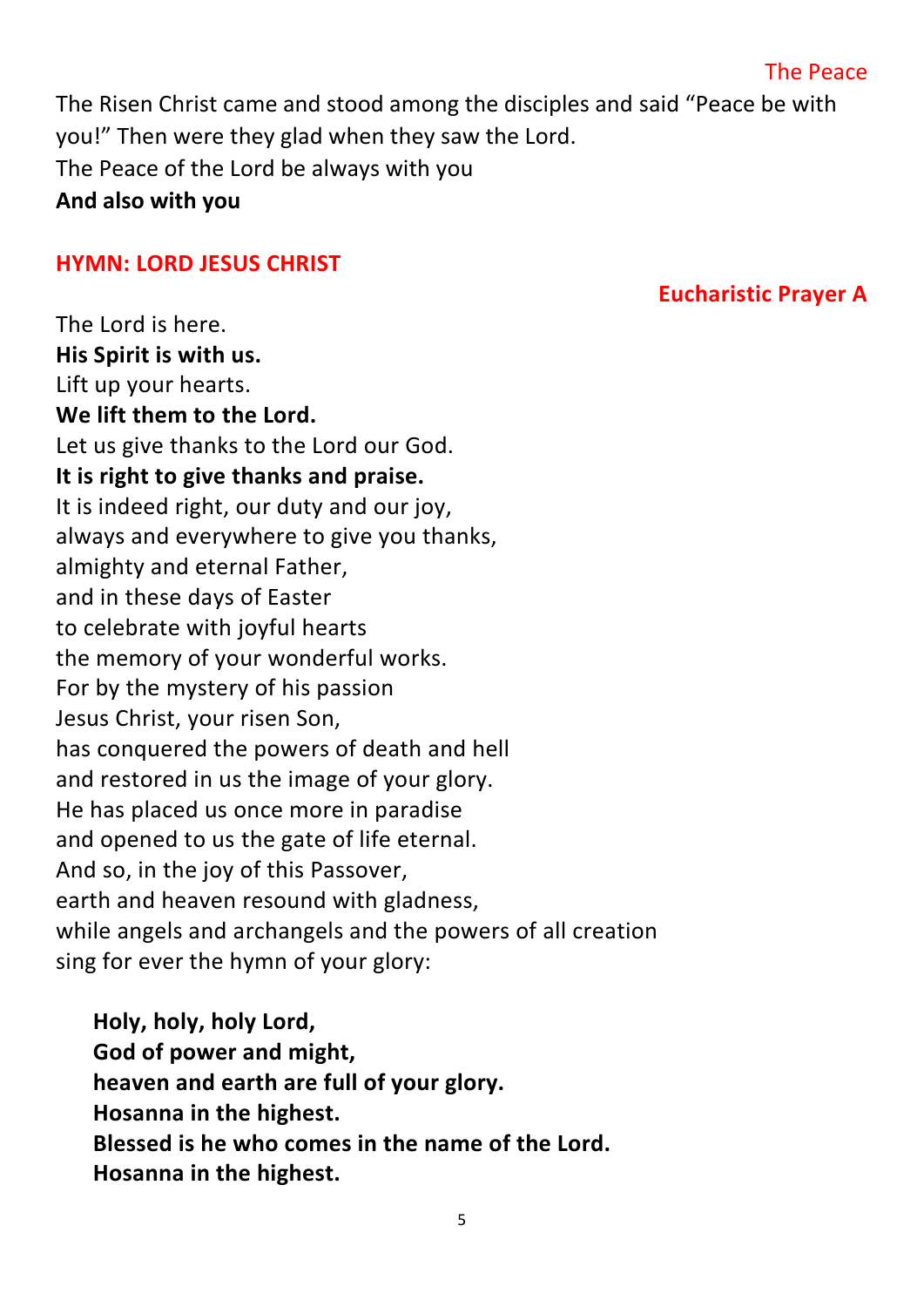Accept our praises, heavenly Father, through your Son our Saviour Jesus Christ, and as we follow his example and obey his command, grant that by the power of your Holy Spirit these gifts of bread and wine may be to us his body and his blood; Who, in the same night that he was betrayed, took bread and gave you thanks; he broke it and gave it to his disciples, saying: Take, eat; this is my body which is given for you; do this in remembrance of me.

In the same way, after supper he took the cup and gave you thanks; he gave it to them, saying: Drink this, all of you; this is my blood of the new covenant, which is shed for you and for many for the forgiveness of sins. Do this, as often as you drink it, in remembrance of me.

Therefore, heavenly Father, we remember his offering of himself made once for all upon the cross; we proclaim his mighty resurrection and glorious ascension; we look for the coming of your kingdom, and with this bread and this cup we make the memorial of Christ your Son our Lord.

Great is the mystery of faith: **Christ has died: Christ is risen: Christ will come again.**

Accept through him, our great high priest, this our sacrifice of thanks and praise, and as we eat and drink these holy gifts in the presence of your divine majesty,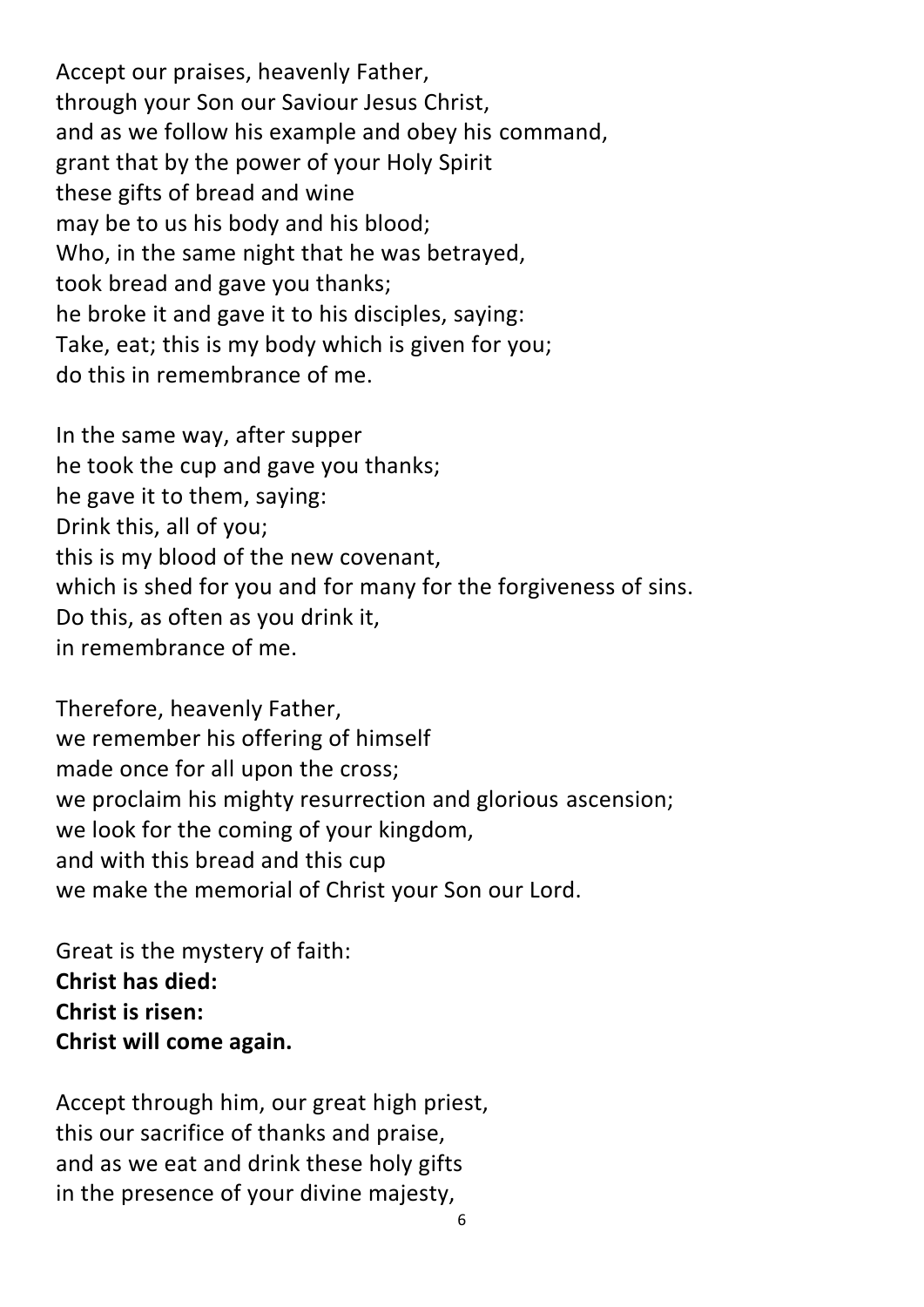renew us by your Spirit, inspire us with your love and unite us in the body of your Son, Jesus Christ our Lord. Through him, and with him, and in him, in the unity of the Holy Spirit, with all who stand before you in earth and heaven, we worship you, Father almighty, in songs of everlasting praise: **Blessing and honour and glory and power be yours for ever and ever. Amen.**

The Lord's Prayer

**Our Father, who art in heaven, Hallowed be thy name. Thy kingdom come, thy will be done On earth as it is in heaven. Give us this day our daily bread And forgive us our trespasses As we forgive those who trespass against us. And lead us not into temptation But deliver us from evil. For thine is the kingdom, the power and the glory For ever and ever. Amen.**

We break this bread to share in the Body of Christ **Though we are many, we are one body, because we all share in one bread**

> **Jesus, Lamb of God Have mercy on us**

**Jesus, Bearer of our sins Have mercy on us**

**Jesus, Redeemer of the world Grant us peace**

The Breaking of the Bread